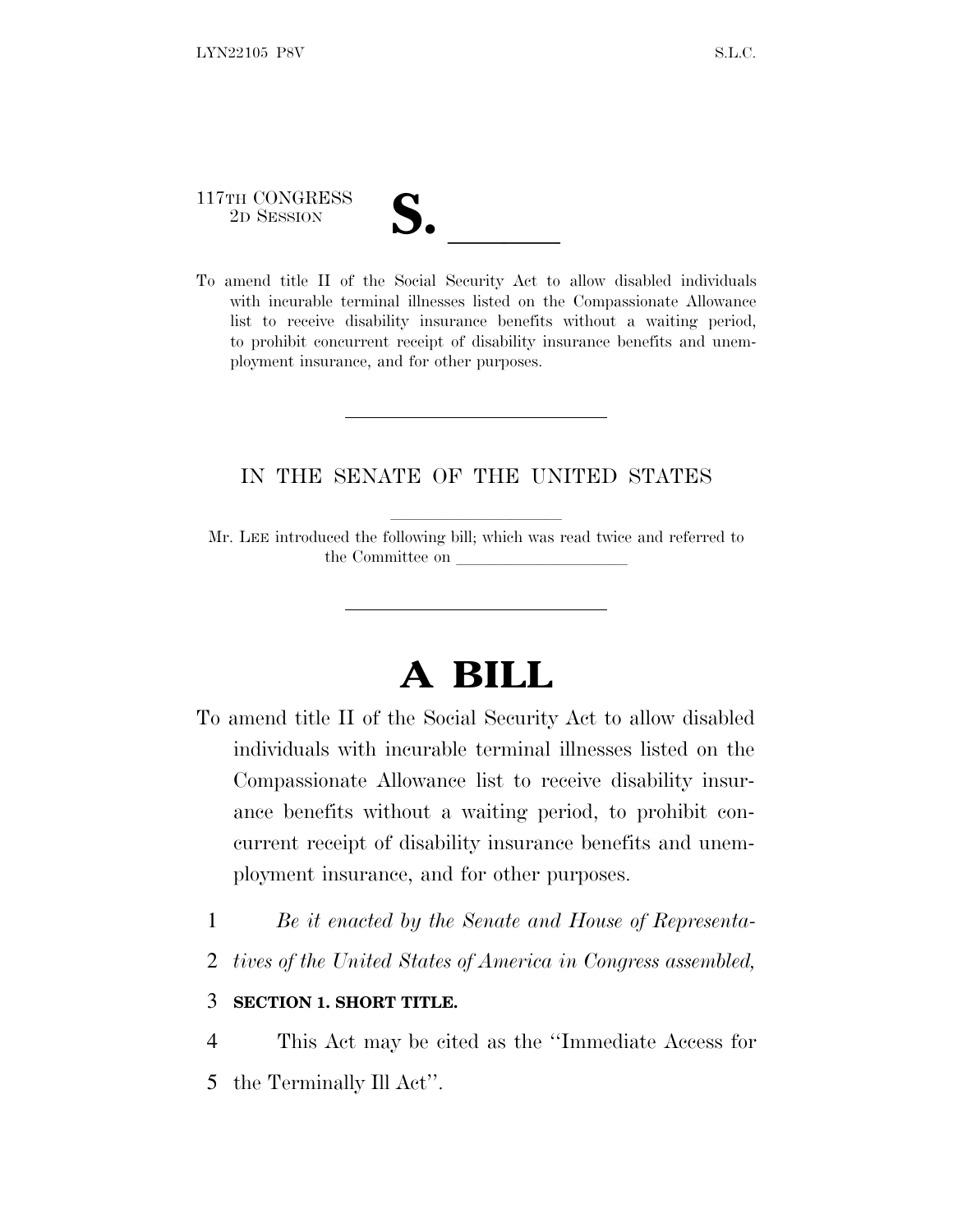| 1              | SEC. 2. OPTION FOR DISABLED INDIVIDUALS WITH INCUR-                      |
|----------------|--------------------------------------------------------------------------|
| $\overline{2}$ | ABLE TERMINAL ILLNESSES LISTED ON THE                                    |
| 3              | COMPASSIONATE ALLOWANCE LIST TO RE-                                      |
| $\overline{4}$ | <b>INSURANCE</b><br><b>CEIVE</b><br><b>DISABILITY</b><br><b>BENEFITS</b> |
| 5              | WITHOUT A WAITING PERIOD.                                                |
| 6              | (a) IN GENERAL.—Section 223 of the Social Security                       |
| 7              | Act $(42 \text{ U.S.C. } 423)$ is amended—                               |
| 8              | $(1)$ in subsection $(a)(1)$ , in the matter following                   |
| 9              | subparagraph $(E)$ —                                                     |
| 10             | (A) by inserting "and who files an applica-                              |
| 11             | tion for disability insurance benefits during the                        |
| 12             | period that begins on December 22, 2020, and                             |
| 13             | ends on the date that is 1 year after the date                           |
| 14             | of enactment of the Immediate Access for the                             |
| 15             | Terminally Ill Act" after "amyotrophic lateral                           |
| 16             | sclerosis"; and                                                          |
| 17             | (B) by striking ", or (iii)" and inserting ",                            |
| 18             | (iii) in the case of an individual who makes an                          |
| 19             | election under subsection (k), for each month                            |
| 20             | beginning with the first month during all of                             |
| 21             | which the individual is under a disability and in                        |
| 22             | which the individual becomes entitled to such                            |
| 23             | insurance benefits, or (iv)"; and                                        |
| 24             | $(2)$ by adding at the end the following new sub-                        |
| 25             | section:                                                                 |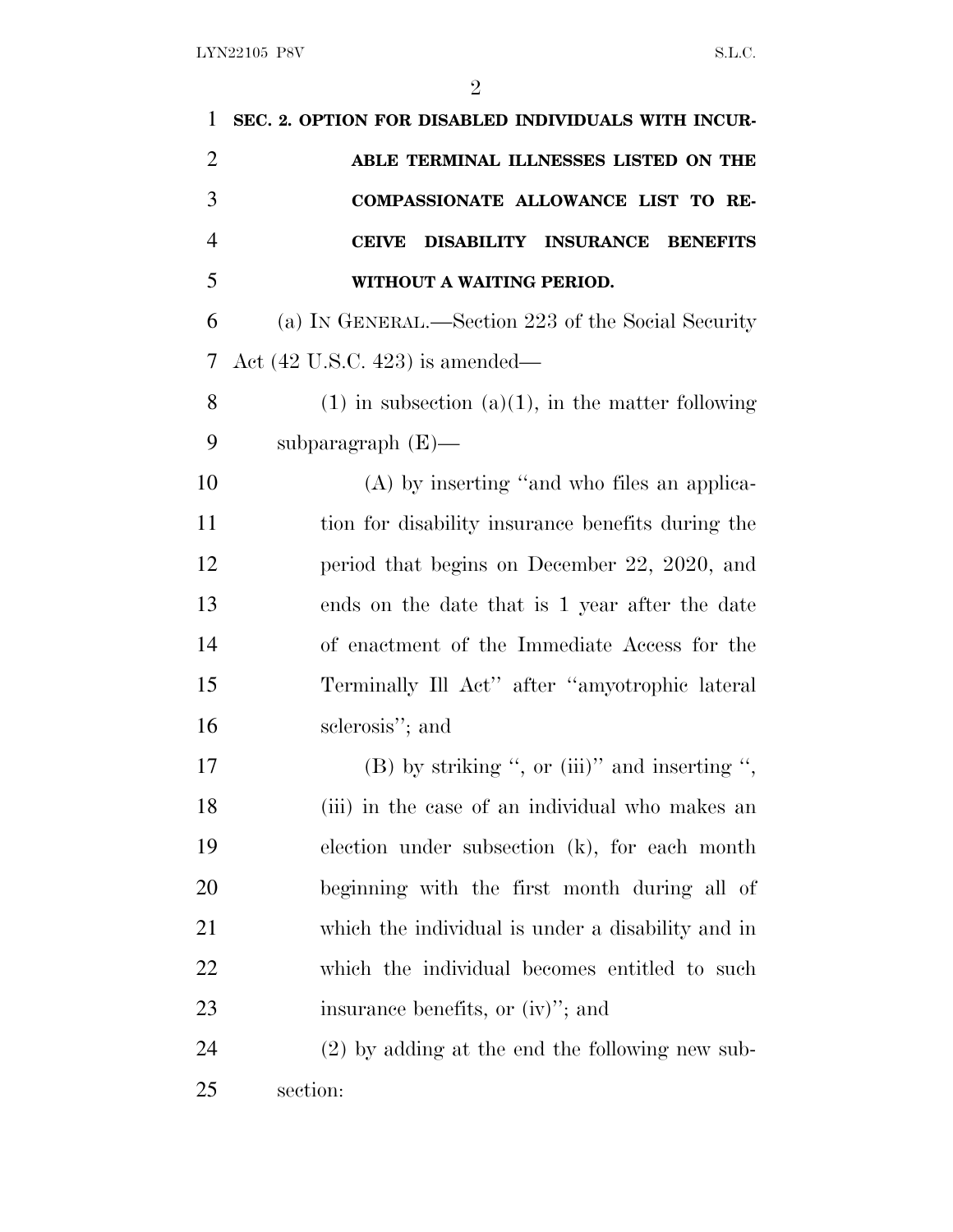''(k) OPTION FOR DISABLED INDIVIDUALS WITH TERMINAL ILLNESSES TO RECEIVE DISABILITY INSUR-ANCE BENEFITS WITHOUT A WAITING PERIOD.—

4 "(1) IN GENERAL.—An individual who is enti- tled to a disability insurance benefit and has been diagnosed with a medical condition or disease that is included in the most recent list published by the Commissioner of Social Security under paragraph (2) may elect to receive such benefit beginning with the first month during all of which the individual is under a disability and in which the individual be-comes entitled to such benefit.

13 "(2) PUBLICATION OF LIST.—Not later than 6 months after the date of enactment of this sub- section, and every 5 years thereafter, the Commis- sioner of Social Security shall, through a formal rulemaking process in accordance with sections 556 and 557 of title 5, United States Code, publish a list of medical conditions and diseases—

 $\langle (A) \rangle$  which are included in the most recent list of Compassionate Allowance Conditions published by the Social Security Administra-tion;

24  $\text{``(B)}$  for which the average life expectancy for all individuals diagnosed with such condition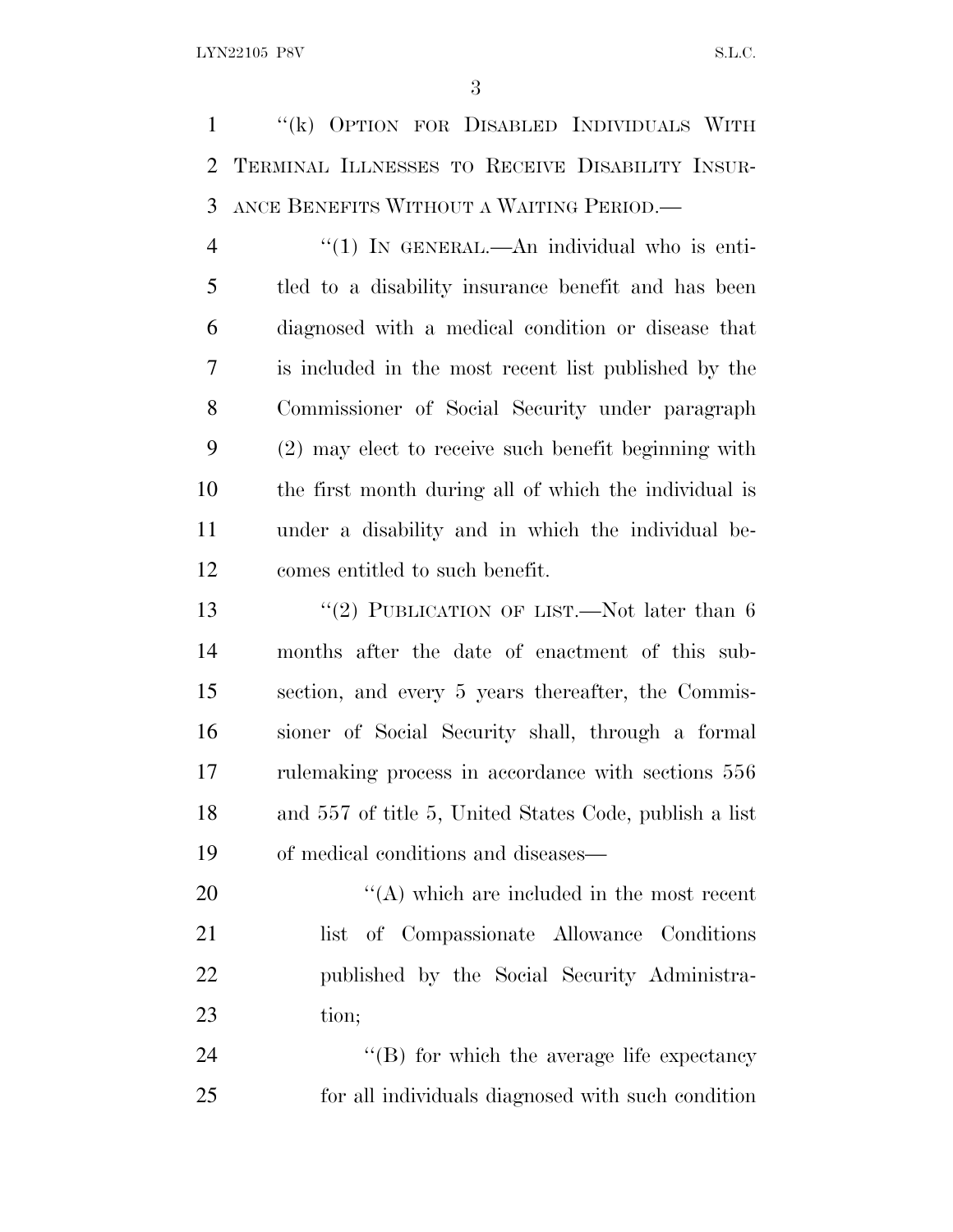| $\mathbf{1}$   | or disease does not exceed 5 years from the                           |
|----------------|-----------------------------------------------------------------------|
| $\overline{2}$ | date of diagnosis; and                                                |
| 3              | $\lq\lq$ (C) for which there is no known cure.                        |
| $\overline{4}$ | "(3) REDUCTION IN BENEFIT AMOUNT.—If an                               |
| 5              | individual described in paragraph (1) elects to re-                   |
| 6              | ceive a disability insurance benefit beginning with                   |
| 7              | the first month during all of which the individual is                 |
| 8              | under a disability and in which the individual be-                    |
| 9              | comes entitled to such benefit, the amount of such                    |
| 10             | benefit for any month shall be equal to 93 percent                    |
| 11             | of the amount otherwise determined for the indi-                      |
| 12             | vidual under subsection $(a)(2)$ (after the application               |
| 13             | of sections $202(q)$ and $215(b)(2)(A)(ii)$ .                         |
| 14             | $``(4)$ TIMING AND EFFECT OF ELECTION.—An                             |
| 15             | individual may only make an election under this sub-                  |
| 16             | section at the time the individual files an application               |
| 17             | for a disability insurance benefit under subsection                   |
| 18             | (b), and any election under this subsection shall be                  |
| 19             | irrevocable.".                                                        |
| 20             | (b) CONFORMING AMENDMENTS.—Section $223(a)(2)$                        |
| 21             | of the Social Security Act $(42 \text{ U.S.C. } 423(a)(2))$ is amend- |
| 22             | $ed$ —                                                                |
| 23             | (1) by striking "section $202(q)$ and" and insert-                    |
| 24             | ing "subsection $(k)(3)$ , section $202(q)$ , and"; and               |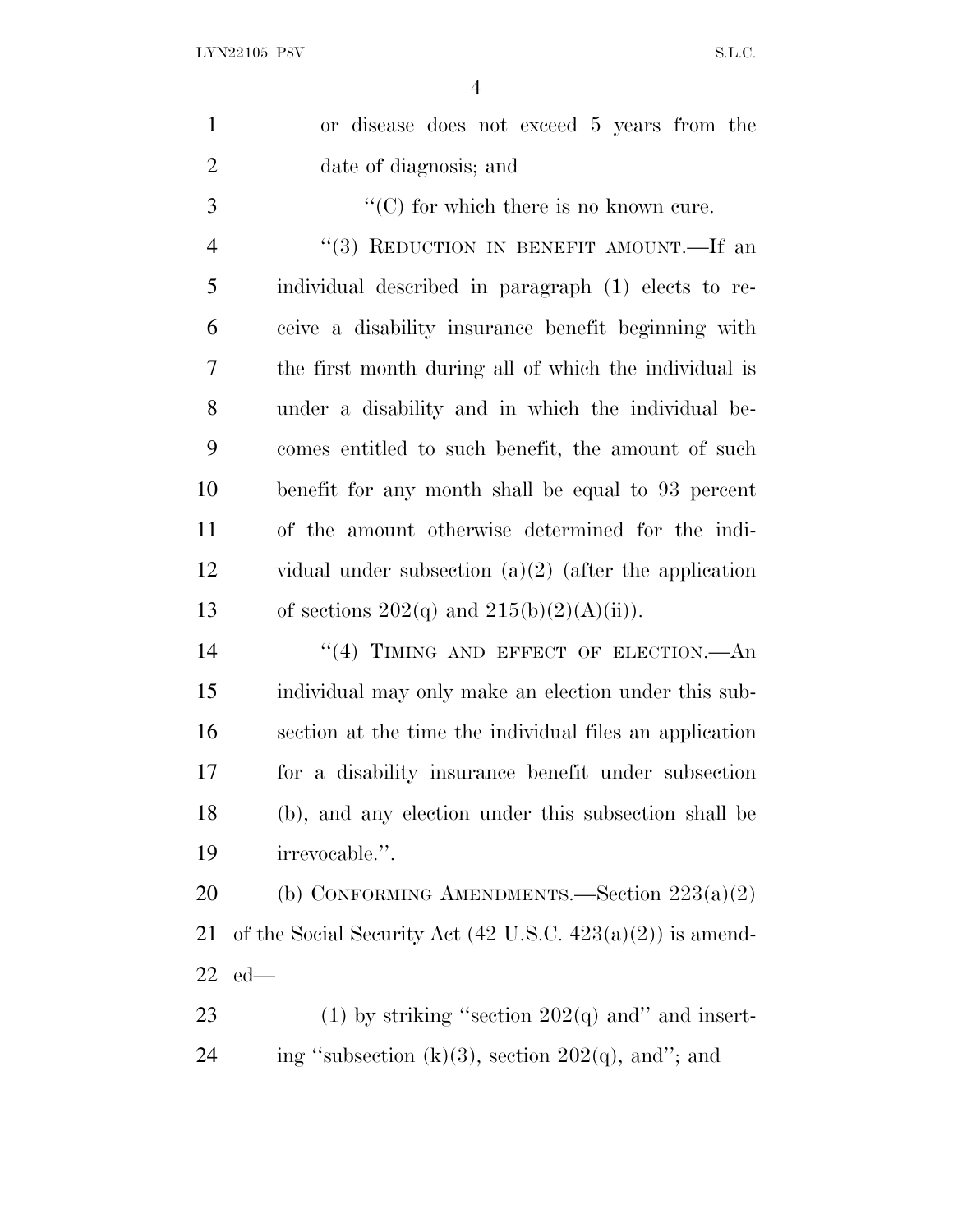(2) in subparagraph (B), by striking ''clause 2 (ii) of paragraph  $(1)$ " and inserting "clause (ii), (iii), or (iv) of the matter following subparagraph 4 (E) of paragraph  $(1)$ ".

 (c) EFFECTIVE DATE.—The amendments made by this section shall apply with respect to applications for dis- ability insurance benefits filed on or after the date that is 6 months after the date of the enactment of this Act. **SEC. 3. CONGRESSIONAL APPROVAL REQUIRED FOR ADDI- TIONS TO COMPASSIONATE ALLOWANCE CONDITIONS LIST.**

 Beginning on the date of enactment of this Act, no disease or medical condition may be added to the Compas- sionate Allowance list that is compiled and maintained by the Social Security Administration unless there is enacted into law a bill or joint resolution approving such addition. **SEC. 4. PROHIBITION ON PAYMENT OF SOCIAL SECURITY DISABILITY BENEFITS BASED ON RECEIPT OF UNEMPLOYMENT COMPENSATION.** (a) I<sup>N</sup> GENERAL.—Title II of the Social Security Act (42 U.S.C. 401 et seq.) is amended by inserting after sec-tion 224 the following new section: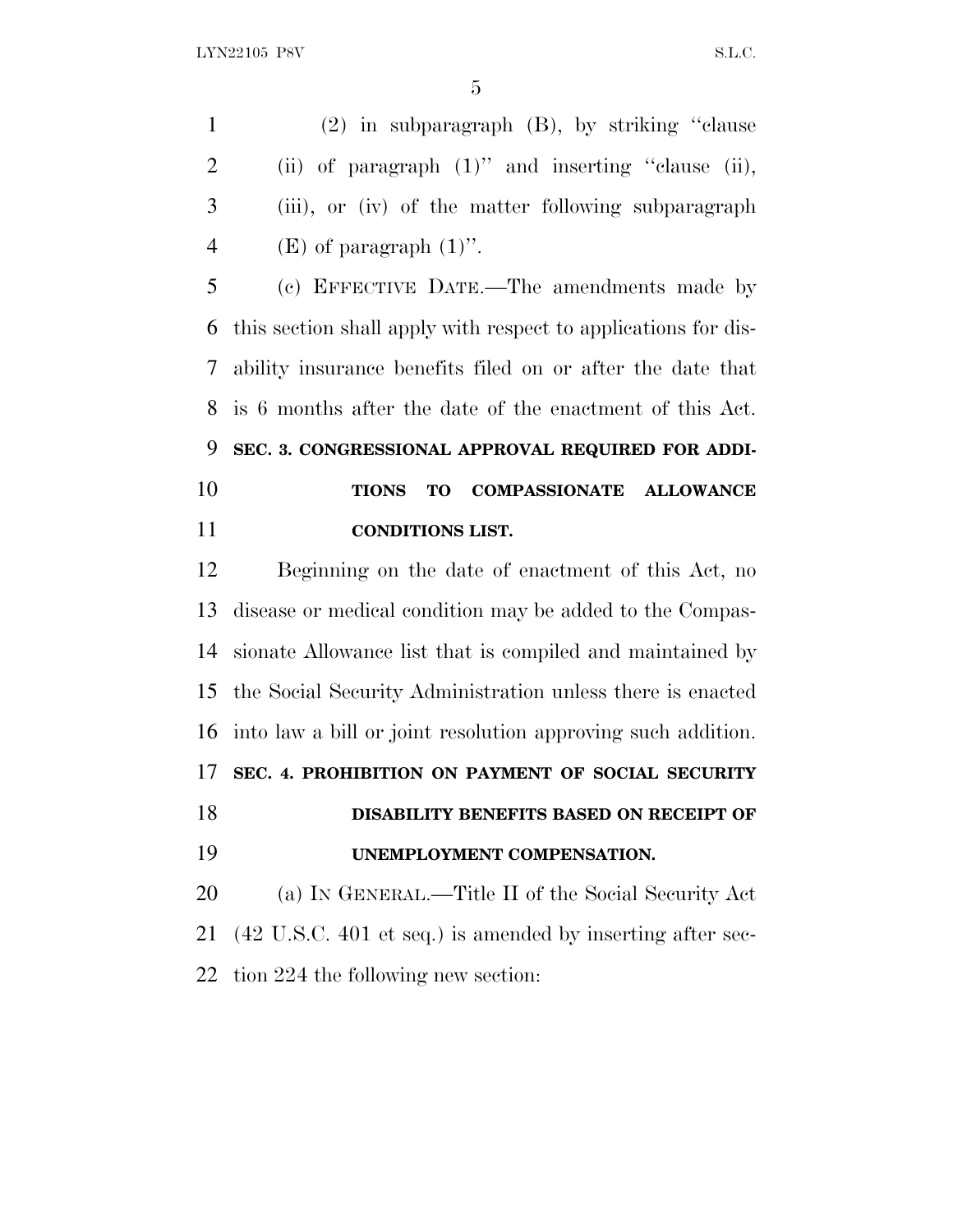LYN22105 P8V S.L.C.

 ''PROHIBITION ON PAYMENT OF BENEFITS BASED ON 2 RECEIPT OF UNEMPLOYMENT COMPENSATION ''SEC. 224A. (a) If for any month prior to the month in which an individual attains retirement age (as defined 5 in section  $216(1)(1)$ — "(1) such individual is entitled to benefits under section 223, and ''(2) such individual is entitled for such month to unemployment compensation, the total of the individual's benefits under section 223 for such month and of any benefits under subsections (b) through (h) of section 202 for such month based on the individual's wages and self-employment income shall be re-duced to zero.

 ''(b)(1) Notwithstanding any other provision of law, the head of any Federal agency shall provide such infor- mation within its possession as the Commissioner may re- quire for purposes of making a timely determination under this section for reduction of benefits payable under this title, or verifying other information necessary in carrying out the provisions of this section.

 ''(2) The Commissioner is authorized to enter into agreements with States, political subdivisions, and other organizations that administer unemployment compensa-tion, in order to obtain such information as the Commis-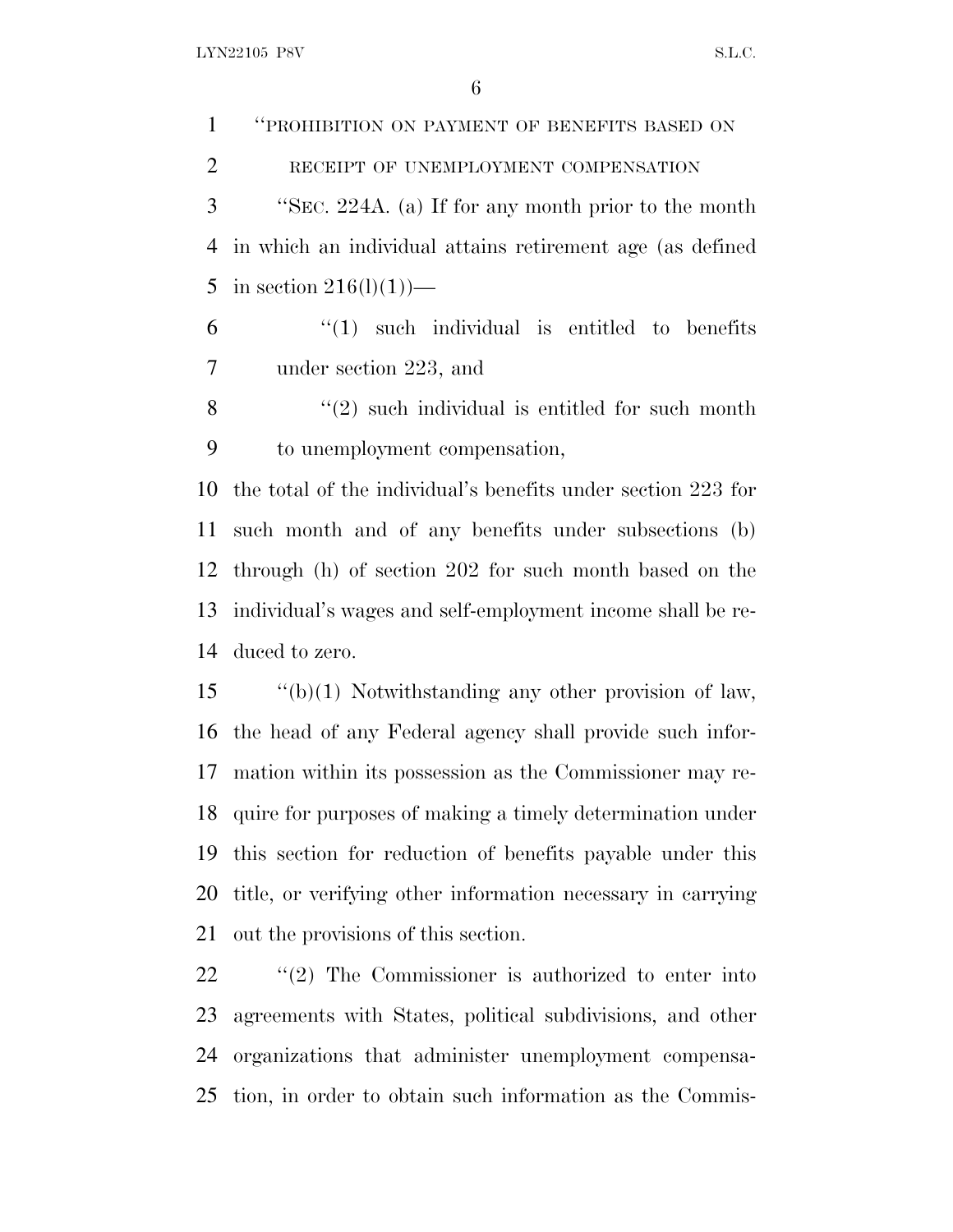sioner may require to carry out the provisions of this sec-tion.

 ''(3) Any determination by the Commissioner pursu- ant to this section shall be subject to the requirements described in section 205(b)(1), including provision of rea-sonable notice and opportunity for a hearing.

 ''(c) For purposes of this section, the term 'unem- ployment compensation' has the meaning given that term in section 85(b) of the Internal Revenue Code of 1986.''. **SEC. 5. INCREASING THE OVERPAYMENT COLLECTION THRESHOLD FOR OLD-AGE, SURVIVORS, AND DISABILITY INSURANCE BENEFITS.**

13 (a) IN GENERAL.—Section  $204(a)(1)(A)$  of the Social 14 Security Act  $(42 \text{ U.S.C. } 404(a)(1)(\text{A}))$  is amended –

 (1) by striking ''With respect to'' and 'inserting ''(i) Subject to clause (ii), with respect to''; and

 (2) by adding at the end the following new clause:

19 ''(ii) For purposes of clause (i), if the Commissioner of Social Security deter- mines that decreasing a payment under 22 this title to an individual by 100 percent would defeat the purpose of this title, the Commissioner may decrease such payment by a smaller amount, provided that such